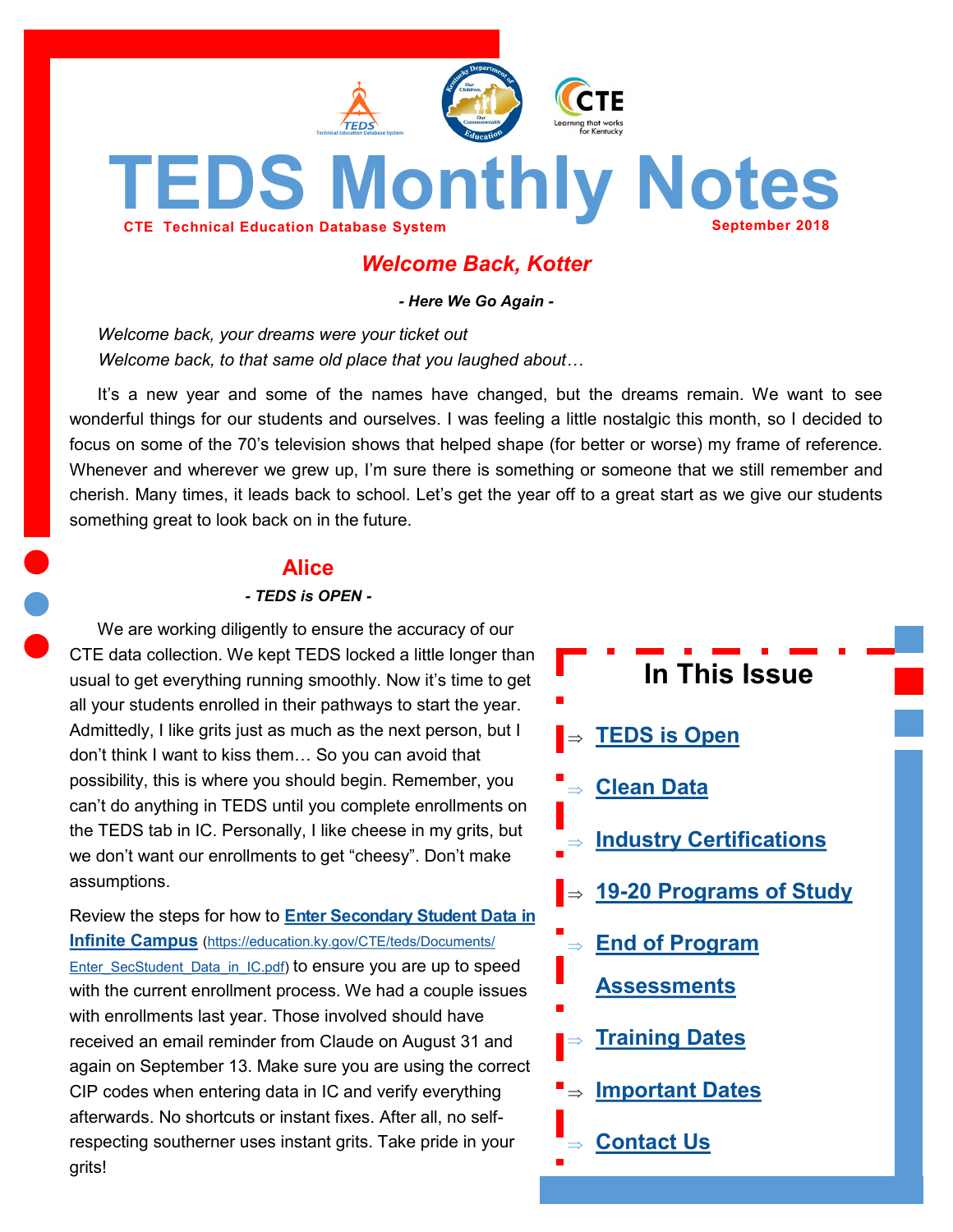# **Fantasy Island**

#### *- Clean Data -*

<span id="page-1-0"></span>*"De Plane, de plane!"* Just like Tattoo, we get excited every year with the hope that our data will be so clean that everything runs smoothly. Alas, we have given up on waiting for Mr. Rourke to fix it, so we need your help. As some are seeing, the cleaner your data entry, the less work you have to do the rest of the year. Here are some practices you should embrace to help us get closer to our fantasy.

To make sure clean data is no longer a fantasy, the data in Infinite Campus has to be clean.

- When students are enrolled in pathways, the correct credit hours must be posted.
- They must also be changed when anything about the student record changes. This includes if the student drops class, fails class or transfers out.

Based on our first test run after the 2016-2017 school year, students identified as preparatory in a pathway and eligible for a termination status:

- Accuracy between data input in IC during registration and data input in TEDS for termination of graduate records is 68.3%
- Accuracy between data in IC and TEDS for transfers and dropouts is 35.9%

This is primarily due to inaccurate credit hours and/or student objective. We need your help. Please review and follow all instructions on the TEDS Step-by-Step web page. For starters, make sure to review the instructions for how to "**Enter Secondary Student Data in Infinite Campus**" and how to "**Import Infinite Campus Data into TEDS**".

We'll even let you "cheat" a little… Use the "**TEDS vs IC** (Data Update Cheat Sheet)" to help ensure you're dropping data in the right places. Don't live the dream, be the fantasy! Instructions can all be found on the **TEDS Step-by-[Step website](https://education.ky.gov/CTE/teds/Pages/TEDSStepbyStep.aspx)**. [\(https://education.ky.gov/CTE/teds/Pages/TEDSStepbyStep.aspx\)](https://education.ky.gov/CTE/teds/Pages/TEDSStepbyStep.aspx).

## **The Six Million Dollar Man**

#### *- Industry Certifications -*

*[Industry Certifications]... We can rebuild them. We have the technology. We can track them better than we once did. Better, faster, cleaner…*

Last year we announced changes in the way industry certifications are posted in TEDS. Some of you wait until the end of the year to enter all your industry certifications and some may have missed it all together. This is an early reminder of what has changed and how to avoid the stress of trying to figure out how your six million dollar man turned to rust.

- All industry certificates must be entered in TEDS, pass or fail, with the date it was taken.
- All industry certification assessments must be entered in TEDS when the score is received. Certifications cannot be entered if they are no longer valid. Do not hold on to scores.
- Stacked certificates (industry certificates that require multiple assessments) are awarded automatically once all components have been entered.

Don't get left in the dust. Maintain the well-oiled machine that is your TEDS system by entering industry certification data as soon as it is available.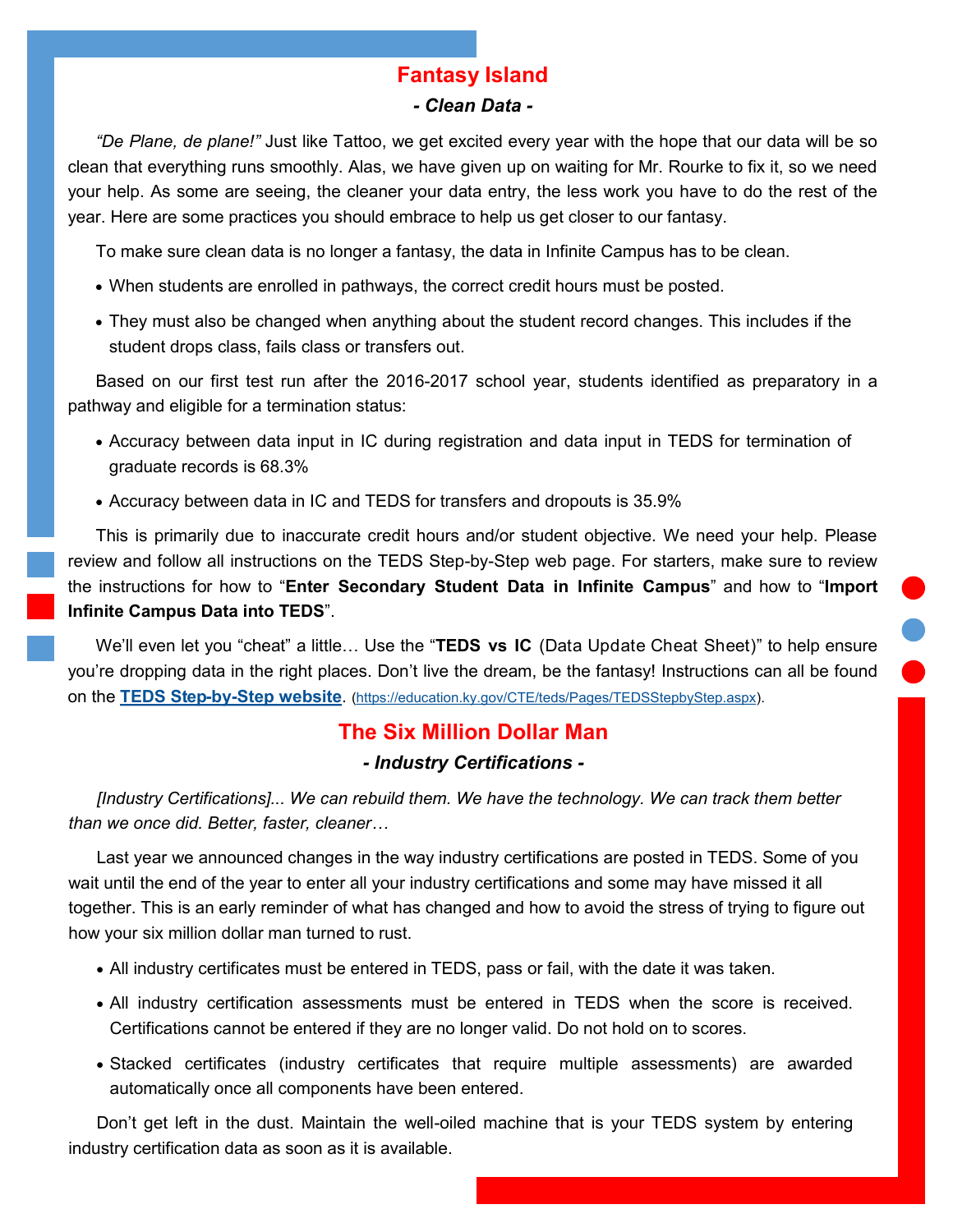# **Gilligan's Island**

#### *- 2019-2020 Programs of Study Coming Soon -*

<span id="page-2-0"></span>*Just sit right back and you'll hear a tale…*

Some consultants set out one day to create a better way to guide the "ship" (apprentice and otherwise) and help keep us on TRACK. Well, it took us more than three hours, but we survived our time in pathway phase out and made it back to shore with the new Programs of Study document in tow.

Here is how (and why) we did it. After discussions with industry, postsecondary and other partners and careful consideration, it was determined that some pathways needed to be updated and others needed to be phased out for pathways that better align with the **[Career Pathways within Top 5 Industry Sectors](https://educationcabinet.ky.gov/Cabinet-Goals-and-Objectives/Pages/Career-Pathways.aspx)** [\(https://](https://educationcabinet.ky.gov/Cabinet-Goals-and-Objectives/Pages/Career-Pathways.aspx) [educationcabinet.ky.gov/Cabinet](https://educationcabinet.ky.gov/Cabinet-Goals-and-Objectives/Pages/Career-Pathways.aspx)-Goals-and-Objectives/Pages/Career-Pathways.aspx). For the past two years, we have worked diligently on the new process and it is now ready to be shared. The new and improved 2019-2020 Programs of Study will be available by the end of September on the **[CTE Program Areas website](https://education.ky.gov/CTE/ctepa/Pages/default.aspx)** [\(https://](https://education.ky.gov/CTE/ctepa/Pages/default.aspx) [education.ky.gov/CTE/ctepa/Pages/default.aspx\)](https://education.ky.gov/CTE/ctepa/Pages/default.aspx). Links to the document will also be available on other CTE-based websites.

# **Brady Bunch**

### *- End-of-Program (EOP) Assessments -*

The school year has begun and yes, so has football season. If I were you, I would keep an eye out for errant footballs… To help you avoid that errant football, we would like to bring some rule changes to your attention.

As part of the changes in state accountability, we have a new form of assessment. The CTE End-of-Program (CTE EOP) is included in the new accountability model as a measure of career readiness associated with articulated credit. What this means, is these assessments must all be directly connected to a statewide articulation agreement between the KDE and a local postsecondary institution. For 2018-19, there are 26 CTE EOP Assessments available for testing. What this DOES NOT mean is that only 26 pathways will count for state accountability. Remember: Some CTE EOP are valid for more than one pathway and pathways with valid industry certifications are counted for state accountability as well.

So before you decide to scream, "Marsha, Marsha, Marsha", check the details and make sure you aren't in the wrong place at the right time. Detailed information concerning the new CTE EOP can be found on the **[CTE EOP website](https://education.ky.gov/CTE/endofprog/Pages/default.aspx)** [\(https://education.ky.gov/CTE/endofprog/Pages/default.aspx\).](https://education.ky.gov/CTE/endofprog/Pages/default.aspx) Additional information can be found on the **[Accountability and CTE website](https://education.ky.gov/CTE/Pages/CTE-St-Acc.aspx)** ([https://education.ky.gov/CTE/Pages/CTE](https://education.ky.gov/CTE/Pages/CTE-St-Acc.aspx) -St-[Acc.aspx\)](https://education.ky.gov/CTE/Pages/CTE-St-Acc.aspx).

## **October Training Dates**

There will be two TEDS training sessions in October. They will be held at Franklin Co. CTC, 1106 East Main St., Frankfort, KY 40601

**October 11 October 17**

[Click HERE to Register for a Training Session](https://www.surveymonkey.com/r/TEDS-Oct2018)

[https://www.surveymonkey.com/r/TEDS](https://www.surveymonkey.com/r/TEDS-Oct2018)-Oct2018